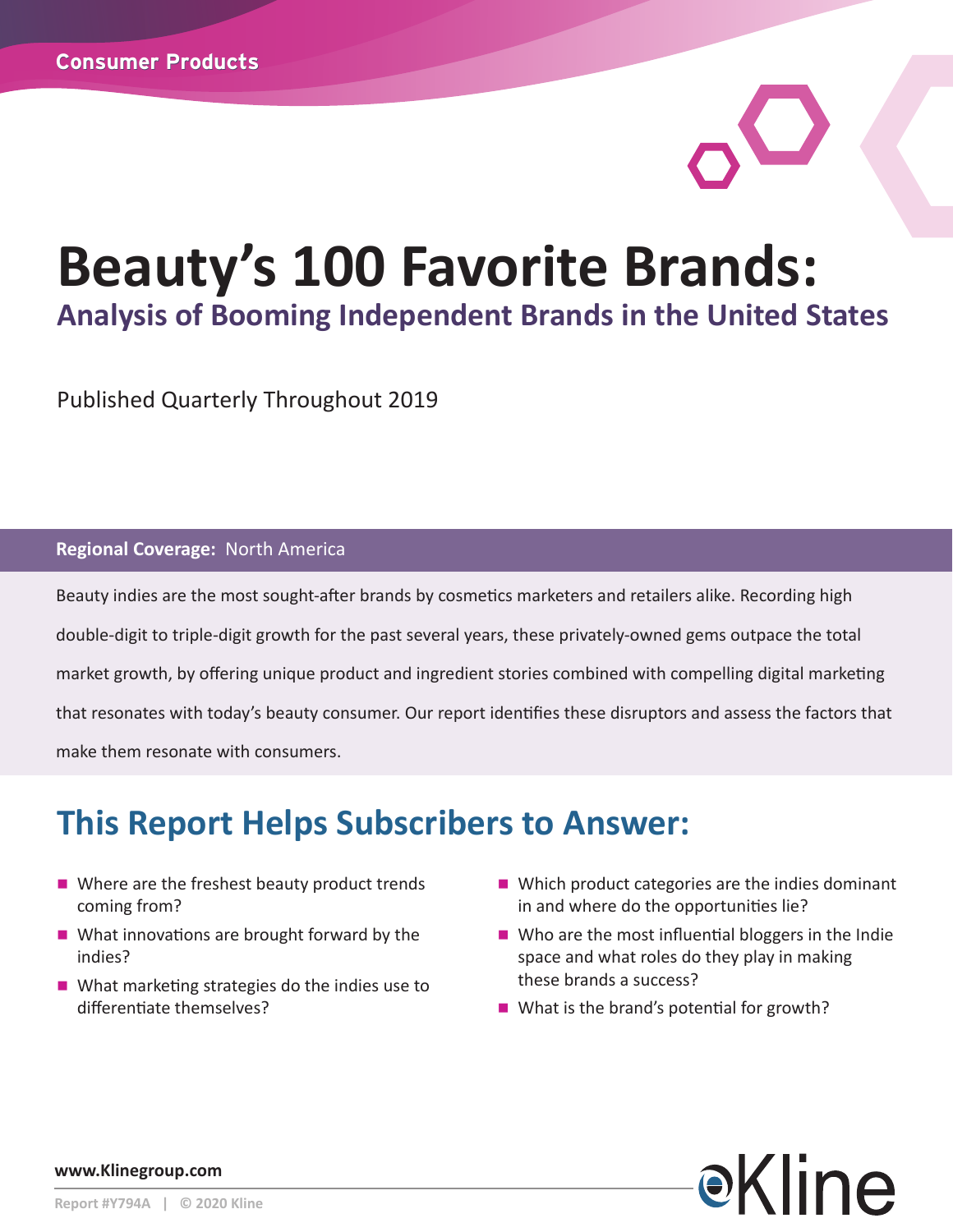### Report Contents

- **n** Brand profiles of approximately 100 select brands (see Table 1) that include the following:
	- − Brand equity and positioning
	- − Company overview and profile of the founders
	- − Description of product portfolio
	- − Best-selling products and pricing strategy
	- − Marketing activity focus on digital influencer strategy
	- − Go-to market strategy
	- − Retail distribution and expansion strategies
	- − Brand sales for 2018 and 2019 estimates
	- − Outlook for the brand and its growth potential for the next 5 years

| <b>Table 1: List of Indie Brands Profiled</b> |                             |                               |                            |
|-----------------------------------------------|-----------------------------|-------------------------------|----------------------------|
| #mydentity                                    | eSalon<br>$\blacksquare$    | Juvia's Place<br><b>COL</b>   | Rosebud Woman              |
| Alaffia                                       | Eufora                      | Keune Kevin Murphy            | <b>Routine Saint Jane</b>  |
| Amika                                         | Farmacy                     | <b>KKW Beauty</b>             | Sara Happ                  |
| Anese                                         | Farsáli                     | Knours                        | Skyn Iceland               |
| Arctic Fox                                    | <b>Fenty Beauty</b>         | Kopari                        | Suavecito                  |
| Bali Body                                     | Frank Body                  | L'Anza                        | <b>Summer Fridays</b>      |
| <b>Barefoot Scientist</b>                     | Function of Beauty          | Layrite                       | Supergoop                  |
| <b>Bawdy Beauty</b>                           | Girlactik                   | <b>LOLI Beauty</b>            | Surface Hair               |
| <b>Beauty Bakerie</b>                         | Glossier                    | Love Wellness                 | Tata Harper                |
| Beautycounter                                 | Glow Recipe                 | <b>Madison Reed</b><br>п      | The Honey Pot              |
| <b>BH Cosmetics</b>                           | Hairstory<br>П              | Makeup Geek<br>$\blacksquare$ | The Ordinary               |
| <b>Briogeo</b>                                | Hand in Hand<br>П           | Megababe<br>$\blacksquare$    | <b>Thrive Causemetics</b>  |
| Cannuka                                       | <b>Hello Products</b>       | Moon Juice                    | <b>Too Cool for School</b> |
| Colorscience                                  | <b>Herb Essentials</b>      | Morphe                        | <b>True Botanicals</b>     |
| Colourpop                                     | <b>Herbivore Botanicals</b> | Myro                          | Tula                       |
| Curie                                         | <b>Hero Cosmetics</b>       | Onyx Bathhouse                | Unite                      |
| Da Bomb                                       | Huda Beauty                 | Ouai                          | <b>Wander Beauty</b>       |
| Davines                                       | <b>IGK</b><br>п             | Pat McGrath                   | Winky Lux                  |
| DevaCurl                                      | Ilia Beauty                 | Patchology                    | Youth to the People        |
| Dose of Colors                                | Image Skincare              | Pixi Beauty                   | Yuni                       |
| Elcie Cosmetics                               | Ipsy                        | Queen V                       | Zatik Naturals             |
| Éminence Organic Skin Care                    | Jeffree Star Cosmetics<br>п | $R + Co$<br><b>COL</b>        |                            |
| Enjoy                                         | Josie Maran                 | <b>Revolution Beauty</b>      |                            |
| Era Organics                                  | Juice Beauty                | Rodan + Fields                |                            |

NOTE: Indies acquired in 2019 are excluded; however, profiles are available.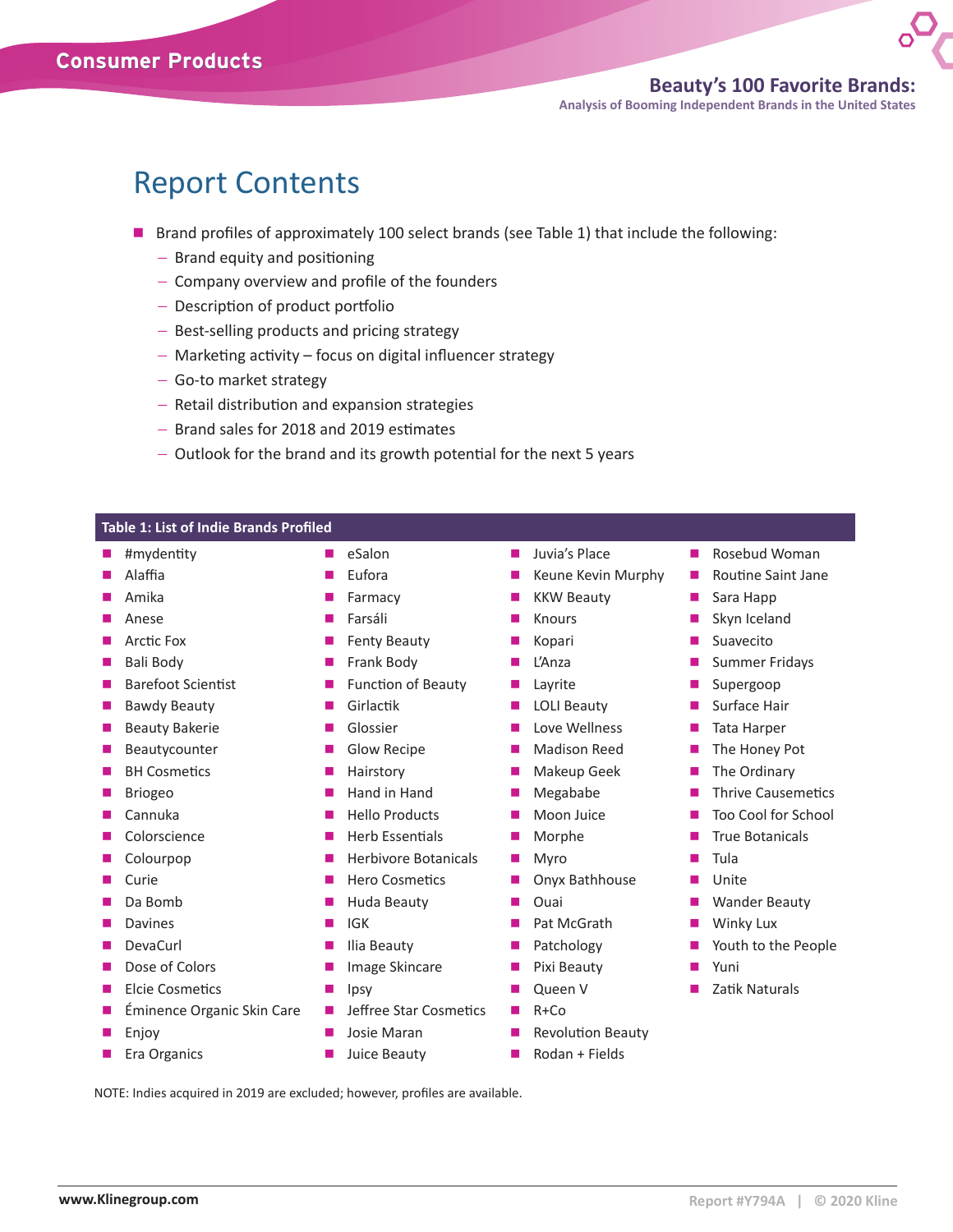**Beauty's 100 Favorite Brands: Analysis of Booming Independent Brands in the United States**

## Scope

**Beauty's 100 Favorite Brands** identifies and profiles 100 brands that we consider to be industry disruptors.

- Geographically, our research focuses on the United States.
- $\blacksquare$  The category scope encompasses all beauty and personal care products, with a focus on fragrances, makeup, skin care, and other toiletries.
- $\blacksquare$  The channel scope encompasses all consumer outlets where beauty products are sold, including direct sales.

# Key Benefits

This report provides pertinent information on the most compelling indie brands that are helping to shape today's beauty industry in the United States. While these brands may be small in terms of sales value today, they have potential to become tomorrow's billion dollar buy-outs. This report provides:

- $\blacksquare$  A view of the independent brands that are outpacing the beauty industry growth in the categories that they compete in.
- Understanding of which products and concepts resonate with today's consumers.
- $\blacksquare$  Identify concepts that may have traction in other parts of the world.
- $\blacksquare$  Screening for potential acquisition candidates and/or local partners.